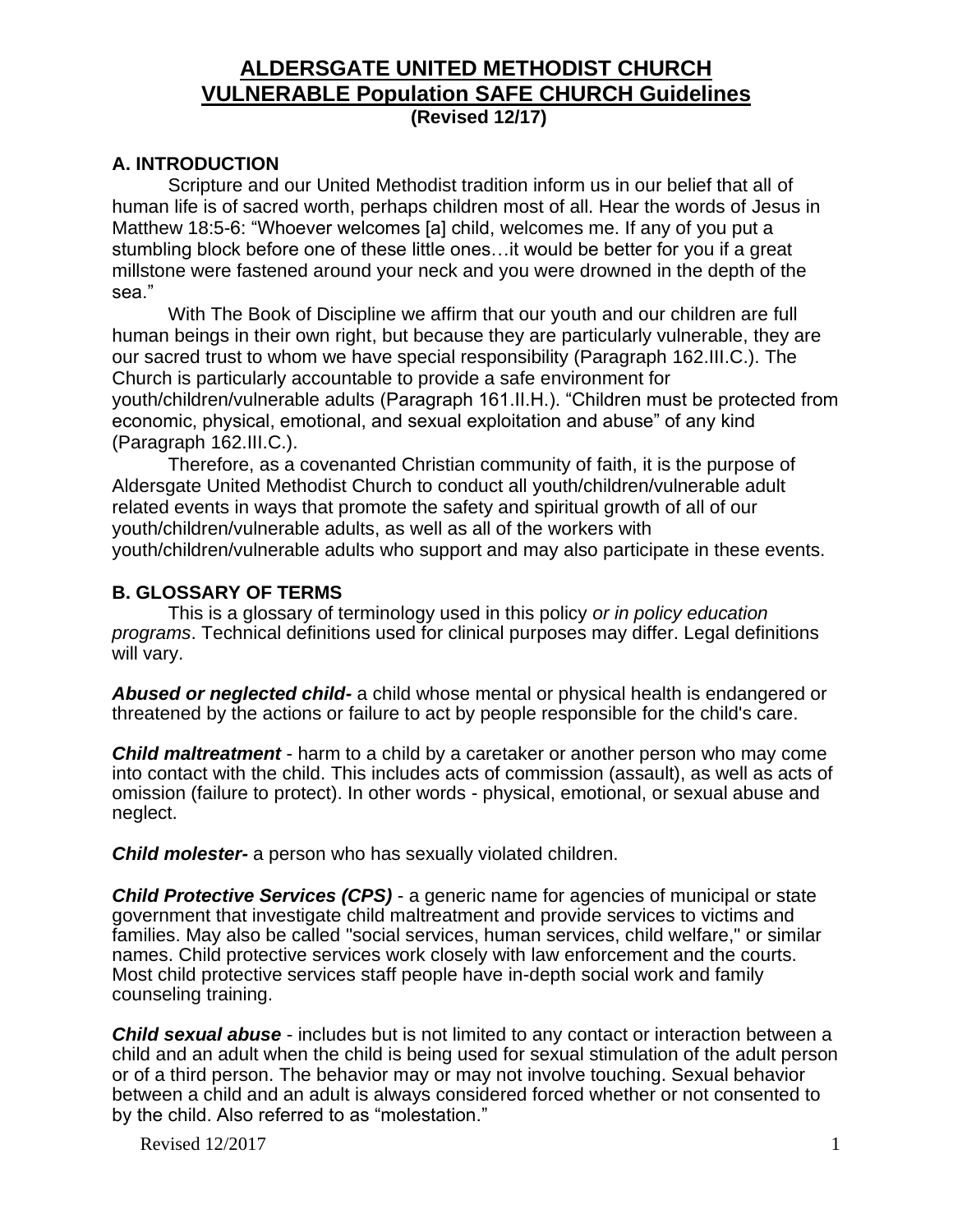**Children** - In this policy, children are defined as age zero through 5<sup>th</sup> grade.

#### *Emotional abuse* - may take two forms:

. Failure to provide love, emotional support, and adult guidance (an act of omission) . Conduct that threatens an individual's self-esteem and emotional development, such as humiliating, insulting, or belittling (an act of commission).

*Middle School* - In this policy, middle school references grades sixth through eighth.

*Mandatory reporting* - Many states or other jurisdictions have laws that require certain types of caretakers (teachers, social workers, child care workers) to report suspected child maltreatment to child protective services or law enforcement. It is necessary to understand the mandatory reporting requirements that are applicable to us.

*Neglect -* failure of a caretaker to provide for an individual's basic needs or prevent harm.

*Official designated spokesperson* - person chosen by the Core Leadership Team (CLT) of the church to be the ONLY person to speak on behalf of the church in a media situation. An alternate will be chosen to be the designated spokesperson in their absence. They will have a previously thought-out and written statement which they will present to the media, and will be trained in how to respond to questions.

*Physical abuse -* non-accidental injury to an individual, caused by the acts of parents or others.

**Policy Supervisor** - a selected person who may not be directly dealing with children or youth, but is responsible for overseeing adherence to this policy.

*Program Staff-* persons hired or selected to direct and run children and/or youth or adult programs within the church.

*Risk Management* - a field of management in which an organization evaluates the risks it faces and minimizes or transfers risk in order to protect the effectiveness of the organization. Risk management usually includes the purchase of insurance as a part of the overall process.

*Senior High* – In this policy, senior high are grades ninth through twelfth.

*Sexual misconduct-* improper, exploitive sexual behavior, relationships, and activities involving children or adults.

*Survivors of abuse* -Often youth workers choose to refer to people who have experienced abuse as "survivors" instead of "victims." This term helps the abused individuals see themselves as people who are overcoming a problem, rather than as people who are powerless, defined by the abuse they have experienced.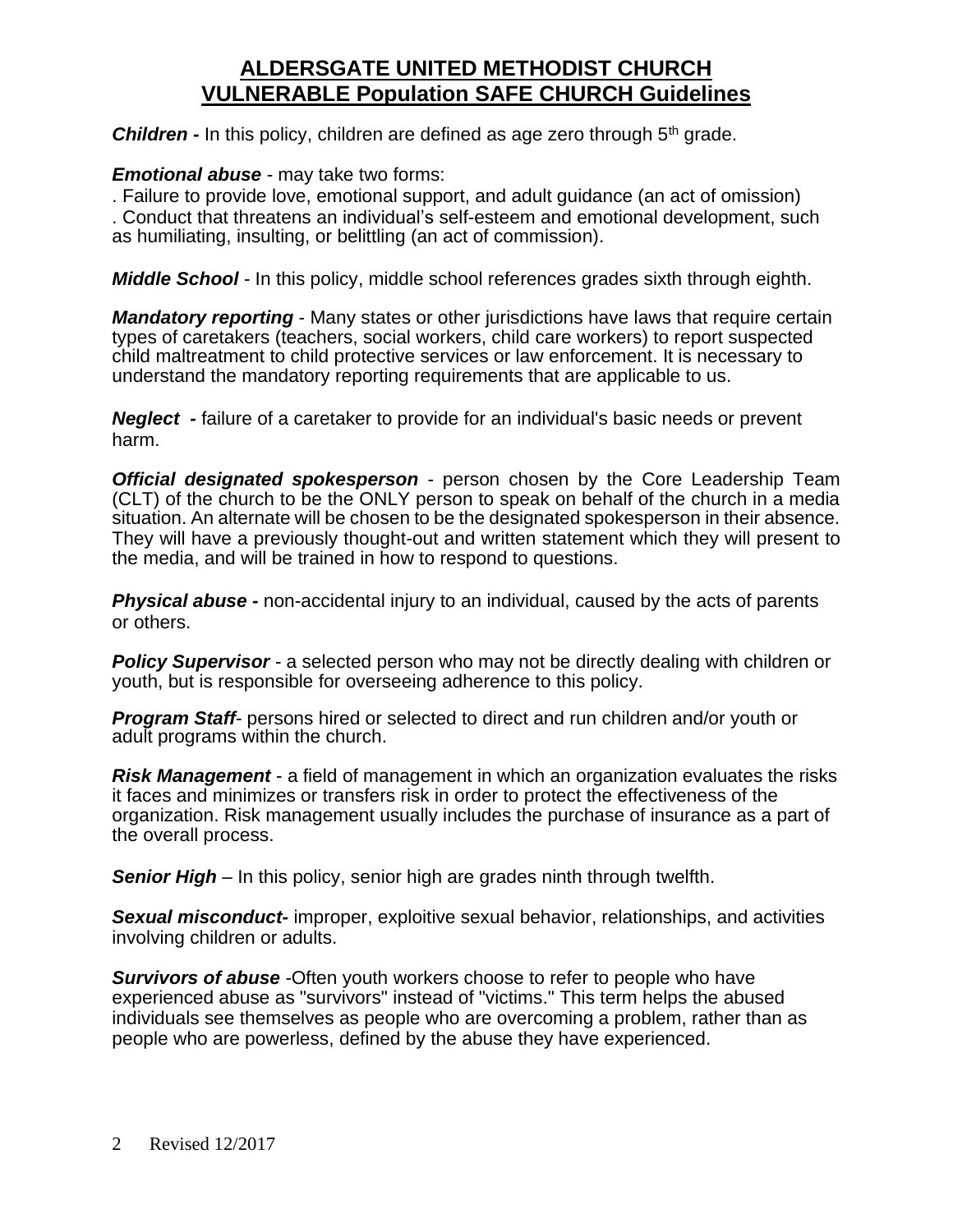*Vulnerable adult* - persons over 18 years of age who are not able to fully protect themselves from exploitation or give consent for sexual activity (due to age, intellectual or physical impairments, or other incapacity).

*Worker* - any person who has custody or supervision of children/youth/vulnerable adults during church activities, *whether in a paid or a volunteer role.* This includes parents of children/youth who participate in activities.

**Youth –** In this policy, youth are defined as  $6<sup>th</sup>$ -12<sup>th</sup> graders, beginning the summer before one's  $6<sup>th</sup>$  grade year and ending the fall after one's 12<sup>th</sup> grade year. During the summer, the grade level of the youth is defined as the grade that they will be entering in the fall.

### **C. SCOPE**

This policy and its provisions shall apply to all paid and unpaid staff, whether lay or clergy, who have any contact with youth/children/vulnerable adults who participate in any church activities or events.

### **D. PURPOSE**

Our congregation's purpose for establishing this youth/children/vulnerable adults' Safe-Church Policy and accompanying procedures is to demonstrate our absolute and unwavering commitment to the physical safety and spiritual growth of all of our children, youth, and vulnerable adults.

### **E. A HIGHER STANDARD**

As ambassadors of Jesus Christ, we must strive to be worthy of a very high standard of trust. For this reason, every worker at Aldersgate United Methodist Church must avoid even the appearance of inappropriate behavior. All workers both paid and volunteer must diligently avoid any contact that could appear wrong to a reasonable observer, even if no misconduct takes place.

### **F. STATEMENT OF COVENANT**

Therefore, as a Christian community of faith and a United Methodist congregation, we pledge to conduct the ministry of the gospel in ways that assure the safety and spiritual growth of all of our youth/children/vulnerable adults, as well as the workers with them. We will follow the reasonable safety measures in the selection and recruitment of workers; we will implement prudent operational procedures in all programs and events; we will educate all of our workers with children, youth, and vulnerable adults regarding the use of all appropriate policies and methods (including methods of discipline); we will have a clearly defined procedure for reporting a suspected incident of abuse that conforms to the requirements of state law; and we will be prepared to respond to media inquiries if an incident occurs. These policies are not intended to create an implied or expressed contract with any person. They are not intended to create a legally enforceable or binding promise or representation.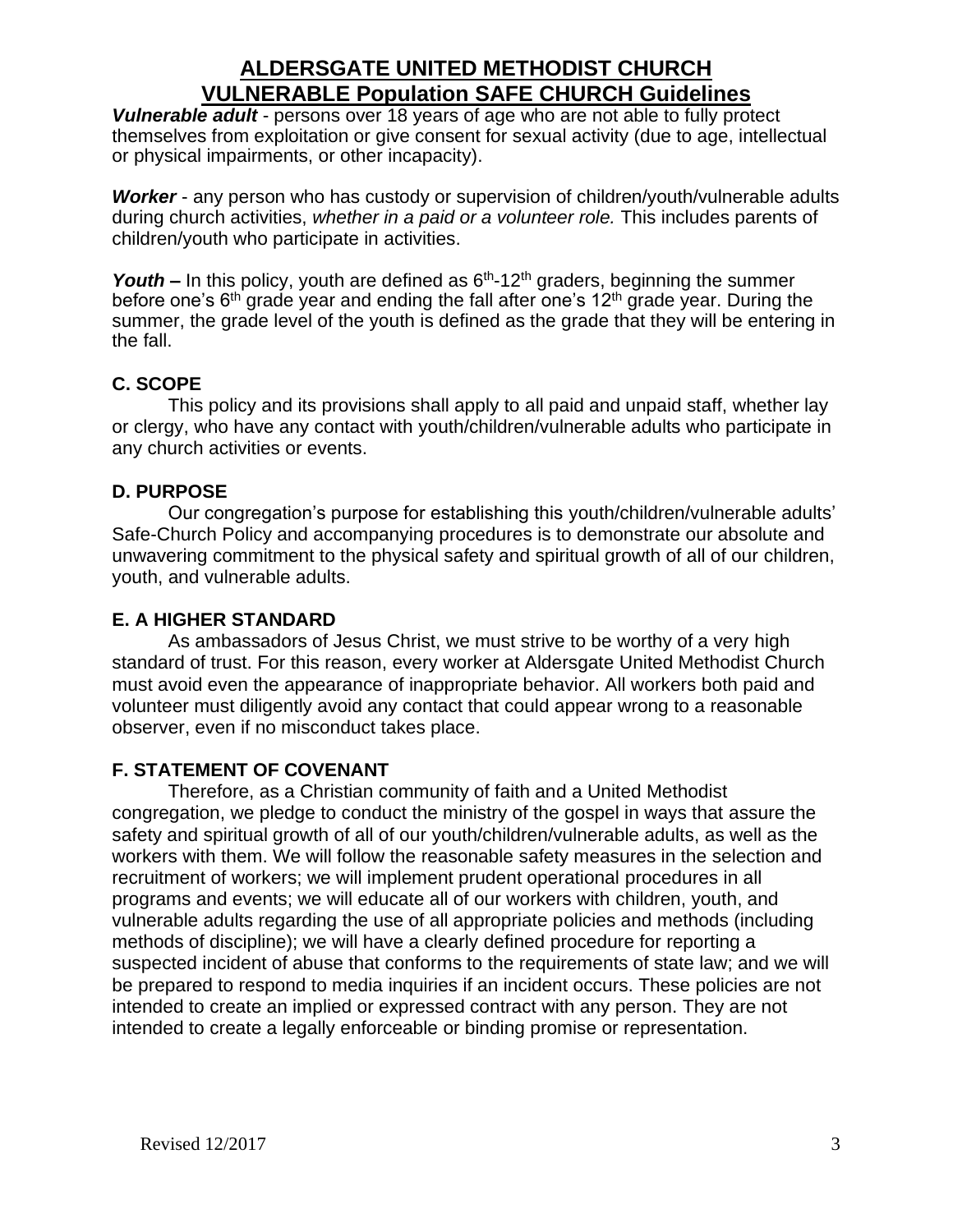### **ALDERSGATE UNITED METHODIST CHURCH VULNERABLE Population SAFE CHURCH Guidelines G. PROCEDURE FOR UPDATING AND REVISING THE YOUTH, CHILDREN, VULNERABLE ADULT SAFE-CHURCH POLICY**

#### **1. Updating/Revising**

The Core Leadership Team (CLT) of Aldersgate United Methodist Church shall have the authority to revise and update these policies, on an as-needed basis or at the request of leadership or Policy Supervisor. This policy may be modified or withdrawn by Aldersgate United Methodist Church's CLT at any time.

#### **2. Waiver of Guidelines**

Church Guidelines may be waived occasionally for exceptional circumstances. The goal of Aldersgate United Methodist Church is to promote safety while maintaining practical flexibility in children, youth, and vulnerable adult ministry. Waiving policies may only be authorized by the Policy Supervisor and/or in consultation with the program staff person in charge.

### **I. YOUTH, CHILDREN, VULNERABLE ADULT ACTIVITY GUIDELINES**

### **A. GENERAL SAFETY REQUIREMENTS**

- 1. Parents shall be given advance notice and full information regarding logistical and safety issues surrounding church related activities or meetings for their youth/children/vulnerable adults.
- 2. Aldersgate United Methodist Church shall be insured for abuse, risk, and facility hazards.
- 3. Any activity that has a risk factor to it requires the presence of an experienced and/or certified guide or instructor. For example, swimming, river rafting, rock climbing, challenge course, or other risk-related activities. Participation in these activities shall also be properly insured with a certificate of liability, held by Aldersgate United Methodist Church. If the activity is contracted to an outside party, then the contractor shall also be properly insured with a certificate of liability insurance providing a minimum of one million dollars liability coverage limits.
- 4. Medical permission forms are required from all youth/children/vulnerable adults (and adult supervisors) participating in church events as directed by the director of children, youth, & family ministries. These forms shall accompany the adult coordinator of the event or meeting and shall include a waiver of liability. In the case of an accident that requires medical attention, the person who is responsible for the event or the meeting will use all means possible to contact the parent, guardian or emergency contact while ensuring that the youth/children/vulnerable adults receive the proper care.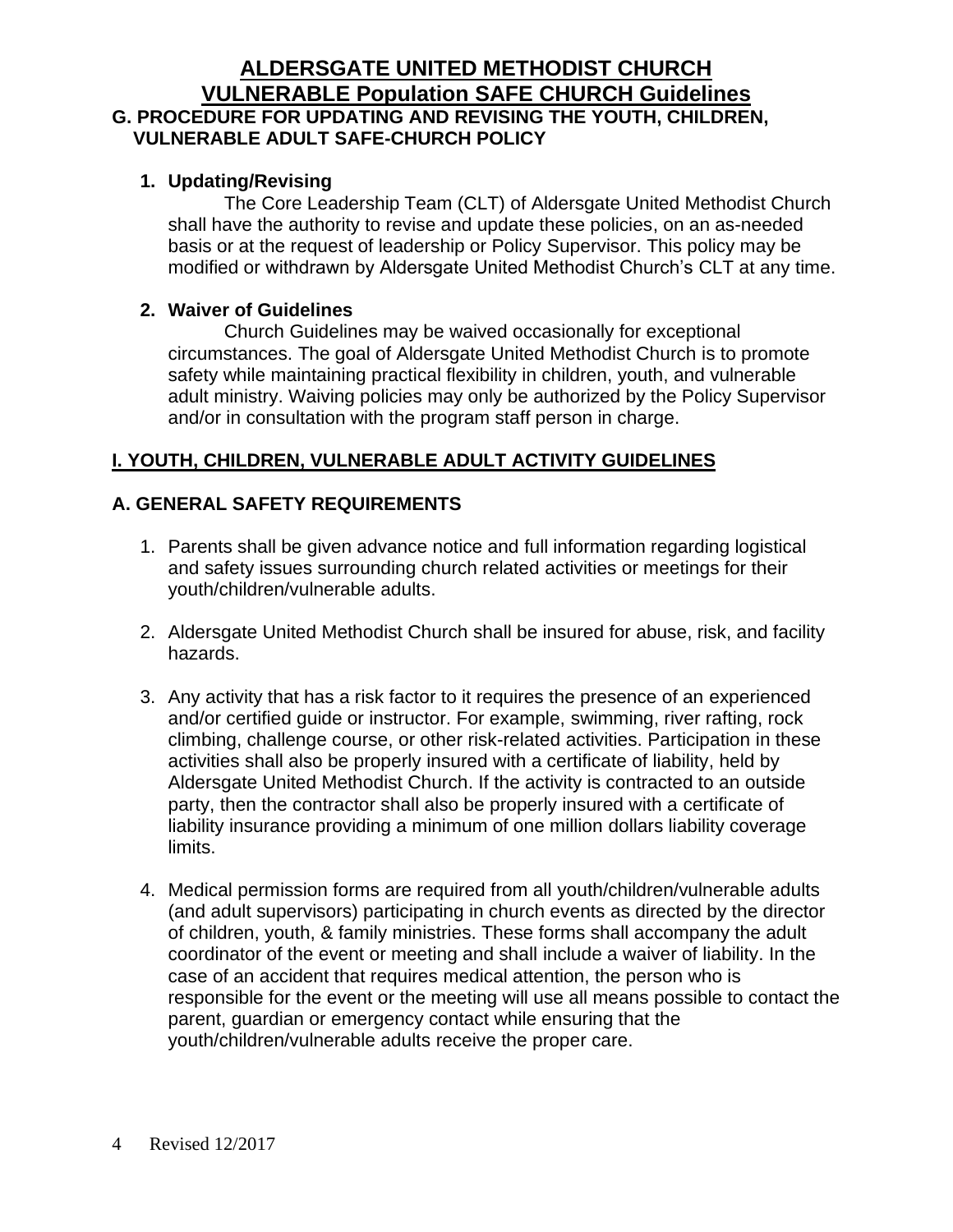- *5.* There shall be a suitable first aid kit on the premises at all church events and accompanying a qualified adult on all overnight events. *(See #6 for specific qualifications).*
- 6. Any overnight event shall have, at the least, first aid staff certified in first aid and CPR who can administer minor first aid, dispense medicine as needed, and who are capable of determining whether additional medical attention is necessary. This person is also responsible for reporting all incidents to the Policy Supervisor or pastor.
- 7. For all overnight events that primarily target minors, all medicine belonging to youth/vulnerable adults including supplements, will be given to the first aid staff at the beginning of the event, and it will then be distributed as appropriate by first aid staff. An on-going log of all medications dispensed and treatments administered shall also be kept. Supervising adults shall secure their own medications, supplements, etc.
- 8. All participants in an event shall consistently remain in groups of three or more. All children shall have an adult leader present.
- 9. If anyone notices unrecognized people at an event, the event or meeting coordinator shall be informed as soon as possible.

#### **B. DRIVING REGULATIONS**

- 1. Only those who are 18 or older may drive on event business or during an event. The driver shall be at least 23 years old to carry passengers.
- 2. The driver shall possess a valid driver's license and proof of insurance.
- 3. The parent or guardian must provide written permission for a driver approved by Aldersgate UMC to transport children/youth/vulnerable adults to or from church events.
- 4. Youth are discouraged from driving themselves to overnight events. If, due to extenuating circumstances, a youth needs to drive to an overnight event, keys for the automobile shall be held by the event leader during the event.
- 5. There shall be no "in and out" privileges for youth/children/vulnerable adults. Exceptions to this rule shall be approved in advance by the event leader.

### **C. OVERNIGHT EVENTS**

#### *AFFIRMATION*

*The Pacific Northwest Conference sees all persons as individuals of sacredworth, created in the image of God. All persons, regardless of age, gender, ethnicity, race, ability, marital status, or sexual orientation are entitled to be protected against intimidation or abuse. We respect the rights of all participants to self-identify their place in gender alignment and roles. Under certain* 

Revised  $12/2017$  5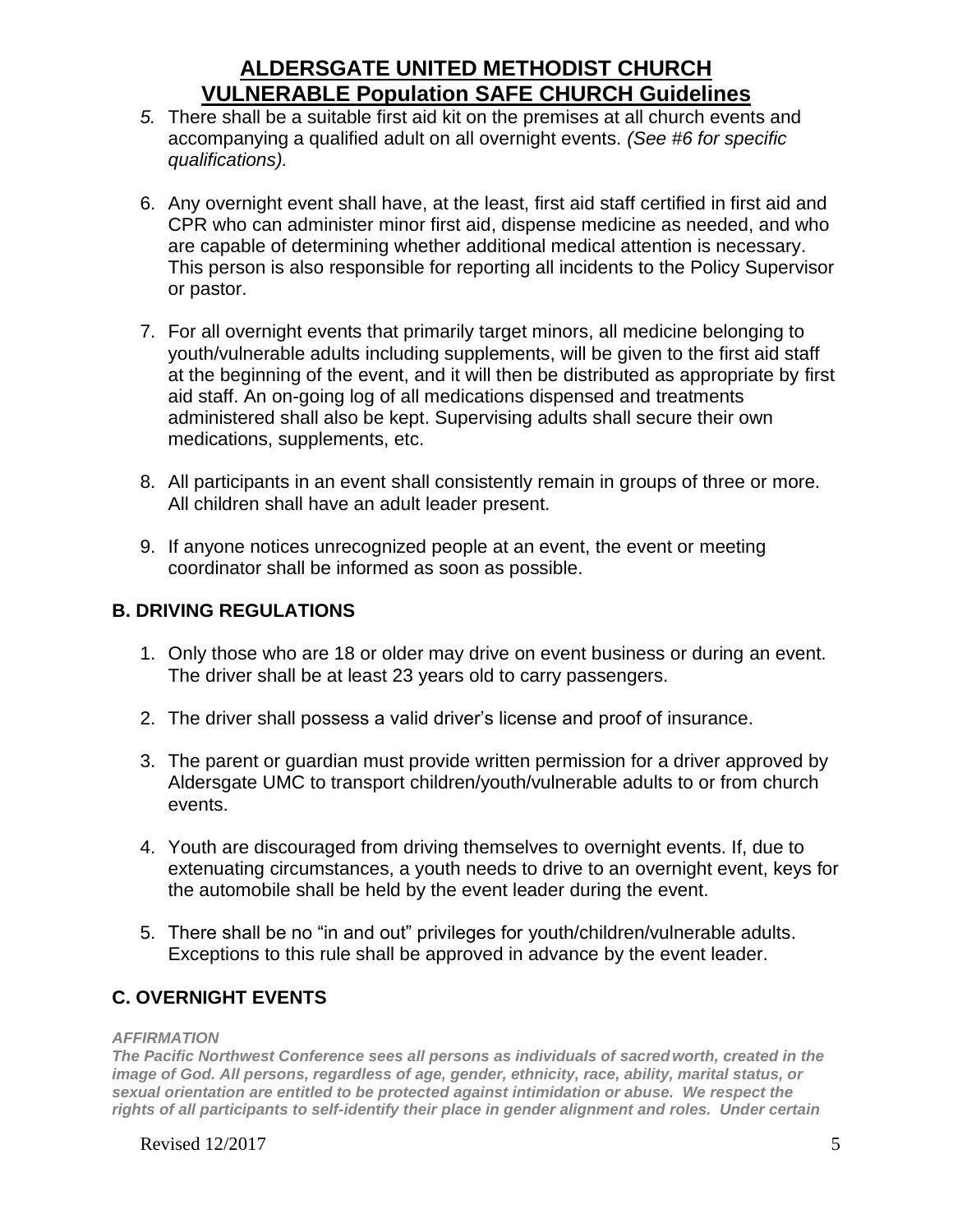*circumstances, reasonable efforts to create appropriate personal, overnight accommodations should be made for the safety and comfort of all participants.* 

- 1. Boys and girls may not sleep in the same room unless there is no other option as a result of shortages of chaperones or because of the nature of the space. If they are in the same room and there is a divider available, it shall be used to separate the genders. If there is no divider available, boys and girls shall be at least six feet apart from each other.
- 2. There shall be at least one adult of the same gender in the sleeping quarters. Two adults of the same gender are required if only one youth/child/vulnerable adult of that gender is present.

### **D. POLICY SUPERVISOR**

In the event, Aldersgate does not have an assigned Designated Policy Supervisor, members of the staff and CLT Chairperson will take on responsibility of duties as noted throughout this policy.

- 1. Aldersgate United Methodist Church shall have a designated Policy Supervisor, who shall see that Washington State Patrol and national background clearances are made for all paid and volunteer staff working with children, youth, and vulnerable adults and that all background checks are stored and secured. (Office Manager for staff / Director of Children, Youth, and Family Ministry for volunteers)
- 2. The Policy Supervisor and/or Safety Advocate shall be responsible for the responsibility of developing, overseeing, and reviewing the training of all staff and volunteers. (Pastor) This training shall be offered at least annually and may include the following subject areas:
	- Appropriate boundary guidelines
	- Types of abuse, the relationship between imbalances of power and abuse
	- Causes and indicators of abuse
	- Prevention and recognition of alleged abuse
	- Reporting procedures
	- What to do when you suspect or discover abuse
	- Understanding the victim and the abuser
	- Working with abuse victims
	- Conference youth/children/vulnerable adult's event policies
	- Media reporting policies
- 3. The Policy Supervisor, Safety Advocate, as well as one staff member shall be a Conference Designated Safety Officer (DSO) and trained accordingly.
- 4. The Policy Supervisor (Dir of CYFM) shall be responsible for serving as the resource person on these issues, for receiving reports of guideline misuse or
- 6 Revised 12/2017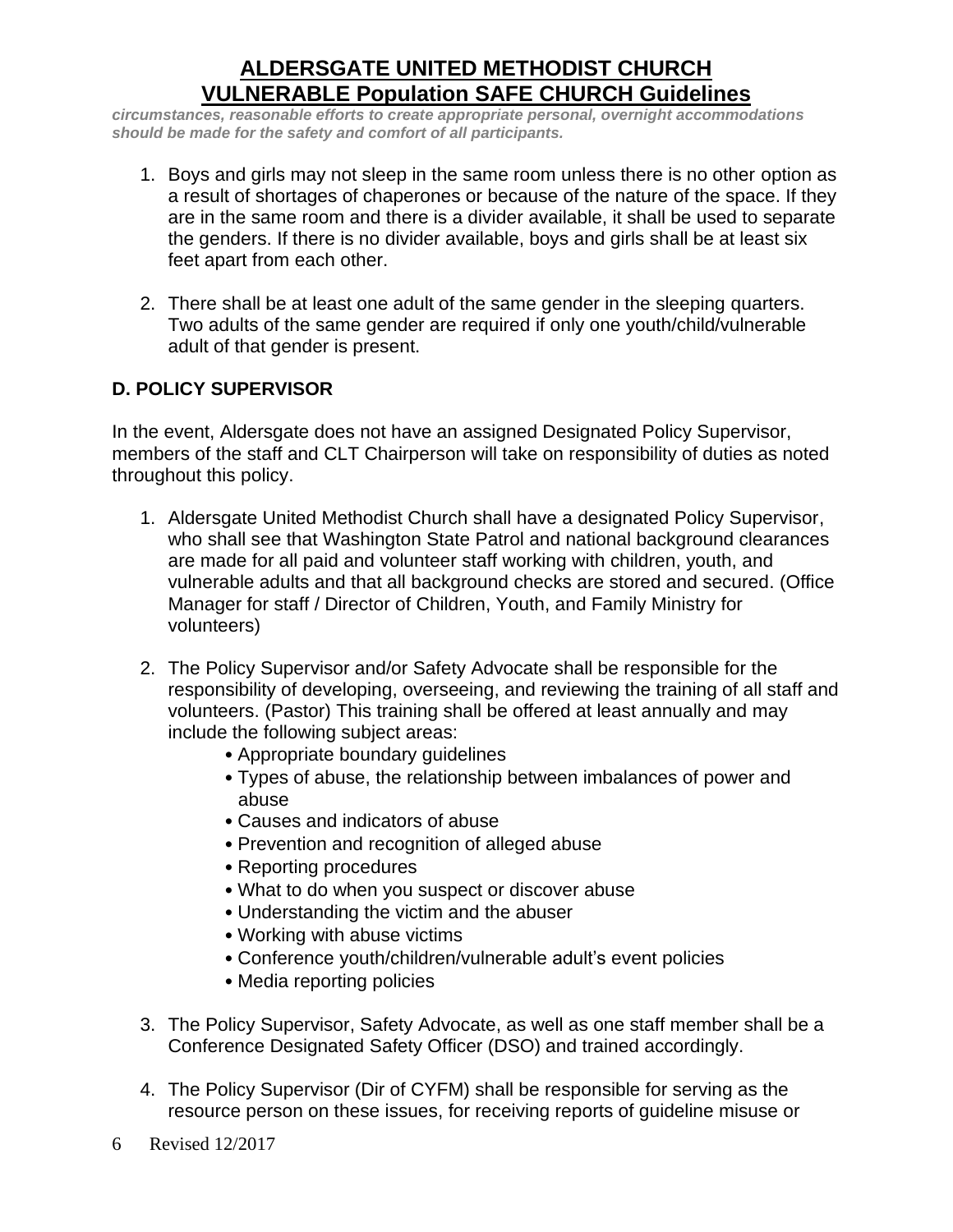reports of abuse and for seeing that all persons who need to know of abuses are informed.

- 5. The Policy Supervisor (Director of Children, Youth and Family Ministry) shall be responsible for carefully documenting all aspects of an abuse incident on the Abuse Incident Report Form. This report shall be forwarded immediately to the pastor, District Superintendent, and Conference Office, and to any other group who may need to know.
- 6. If a person reports that they have been abused in another setting, the Policy Supervisor (Pastor) shall consult with the event leaders or other oversight staff and they shall make a determination of who should be informed; which may include CPS, law enforcement, etc. In the case of a minor if the parents are not the subject of the abuse, they should be informed as well.
- 7. The Policy Supervisor (Director of Children, Youth and Family Ministry) shall be responsible for reviewing Vulnerable Population Safe Church policies at least annually, against current conference and legal standards. He/she will work with the CLT to ensure that these policies are officially revised, as needed.

#### **E. Guidelines FOR SCREENING PAID AND VOLUNTEER STAFF**

- 1. All adults shall pre-register for a conference youth event at least 10 days prior to that event except under extenuating circumstances. The registration shall include the standard screening questions for the National Criminal History Check. These documents need to be sent or called into the Conference Office.
- 2. All adults who work in a role that places them in direct contact with youth/children/vulnerable adults at Aldersgate UMC without the accompany of another adult shall complete a National Background Check. These documents shall be submitted to the Policy Supervisor (Office Manager for staff / Director of Children, Youth, and Family Ministry for volunteers) or his/her designee.
- 3. All adults who work in a role that places them in direct contact with youth/children/vulnerable adults at Aldersgate UMC only alongside other adults shall complete a WA State Background Check. These documents shall be submitted to the Policy Supervisor (Office Manager for staff / Director of Children, Youth, and Family Ministry for volunteers) or his/her designee.
- 4. Prior to an event, the beginning of each new school year, and when employees are hired, the Policy Supervisor shall work in with the Director of Children, Youth, & Family Ministry and the Office Manager to ensure that checks are completed and up to date for every adult who is/will be involved in the program or staff.
- 5. A criminal conviction for a sexual offense disqualifies an applicant from working with youth/children/vulnerable adults. Other automatic disqualifiers are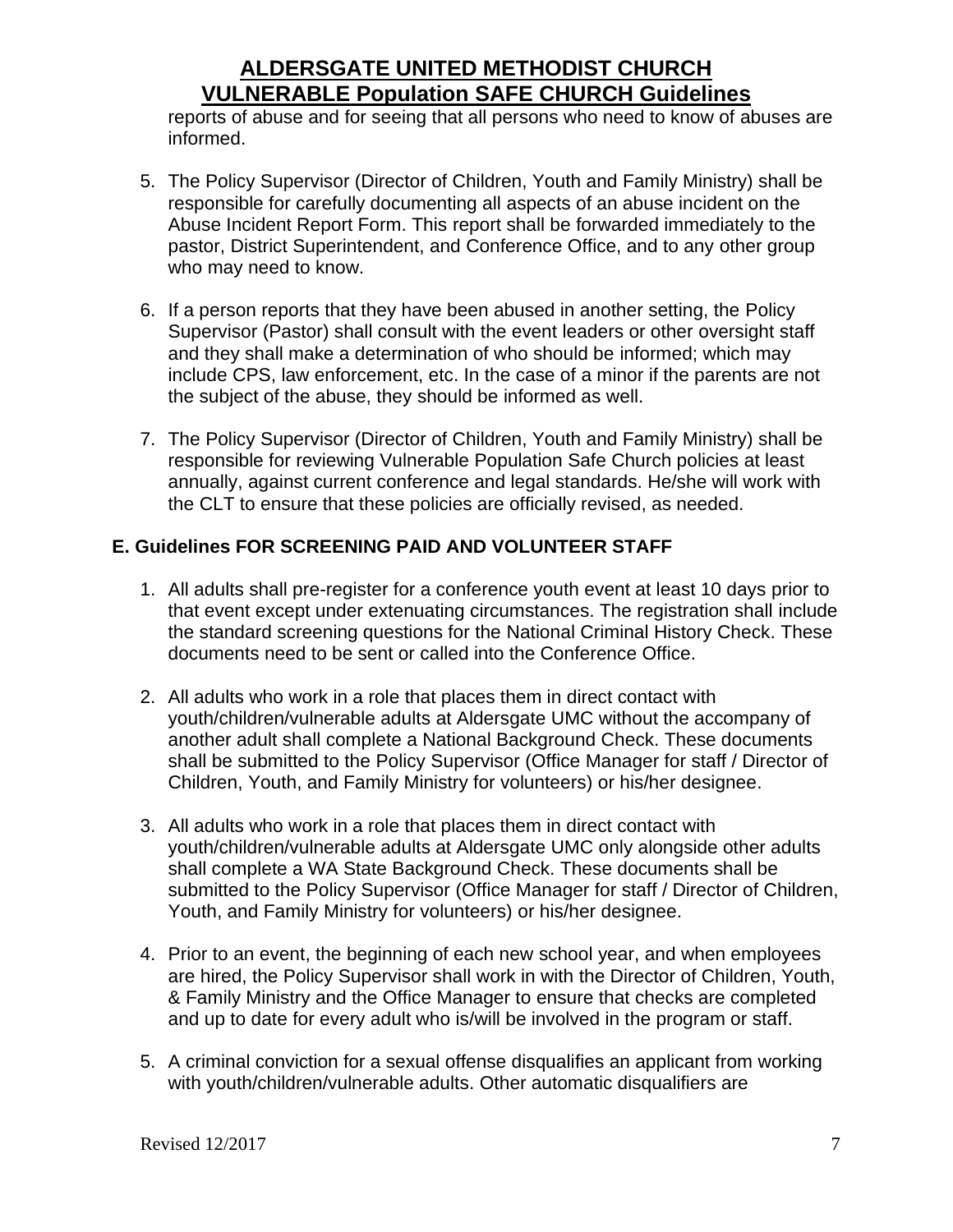convictions for incest, rape, assaults involving minors, murder, kidnapping, child pornography, domestic violence to the other parent and physical abuse.

#### **II. CODE OF BEHAVIOR**

#### **A. RULES OF GENERAL SUPERVISION FOR ADULTS WORKING WITH YOUTH/CHILDREN/VULNERABLE ADULTS**

- 1. The behavior of adults working with youth/children/vulnerable adults shall reflect the highest standards of Christian maturity, foster trust at all times, and be above reproach. Adults engaged in church-related events or activities with youth/children/vulnerable adults present shall never engage in sexually suggestive behavior or inappropriate touching.
- 2. Any sexual or sexually suggestive behavior by an adult toward any fellow worker or event participant at a church event where an imbalance of power exists between the acting adult and the other person constitutes an abuse of power. Consent is not a defense to an abuse of power.

Sexual harassment is any unwanted sexual advance, physical or verbal demand, or sexually suggestive behavior which is perceived as demeaning, intimidating or coercive. Prohibited behavior includes unsolicited and unwelcome contact that has sexual or coercive overtones, including:

- a. Sexually suggestive or coercive communication of any kind such as obscene letters, notes or invitations, comments, threats, slurs, epithets, jokes about gender-specific traits or sexual orientation, sexual propositions; wrestling, tickling and back rubs.
- b. Any bullying or intimidation act whether it is physical contact, such as intentional touching, pinching, brushing against another's body, impeding or blocking movement, assault, coercing sexual intercourse; visual contact, such as leering or staring at another's body, sexually suggestive gesturing, displaying sexually suggestive objects or pictures, cartoons, posters, or magazines; or verbal threats, name-calling, or any unwanted gesture.
- 3. The following guidelines for touching are to be carefully followed by anyone working with youth/children/vulnerable adults:
	- a. Touching should always be initiated by the youth/child/vulnerable adult. The adult should respond to the individual's need for comfort and encouragement and not base touching on their own emotional needs. Appropriate touching by an adult involves holding hands as part of a group activity; touching only the head or shoulders, and/or a side-on or brief hug of the shoulders.
- 8 Revised 12/2017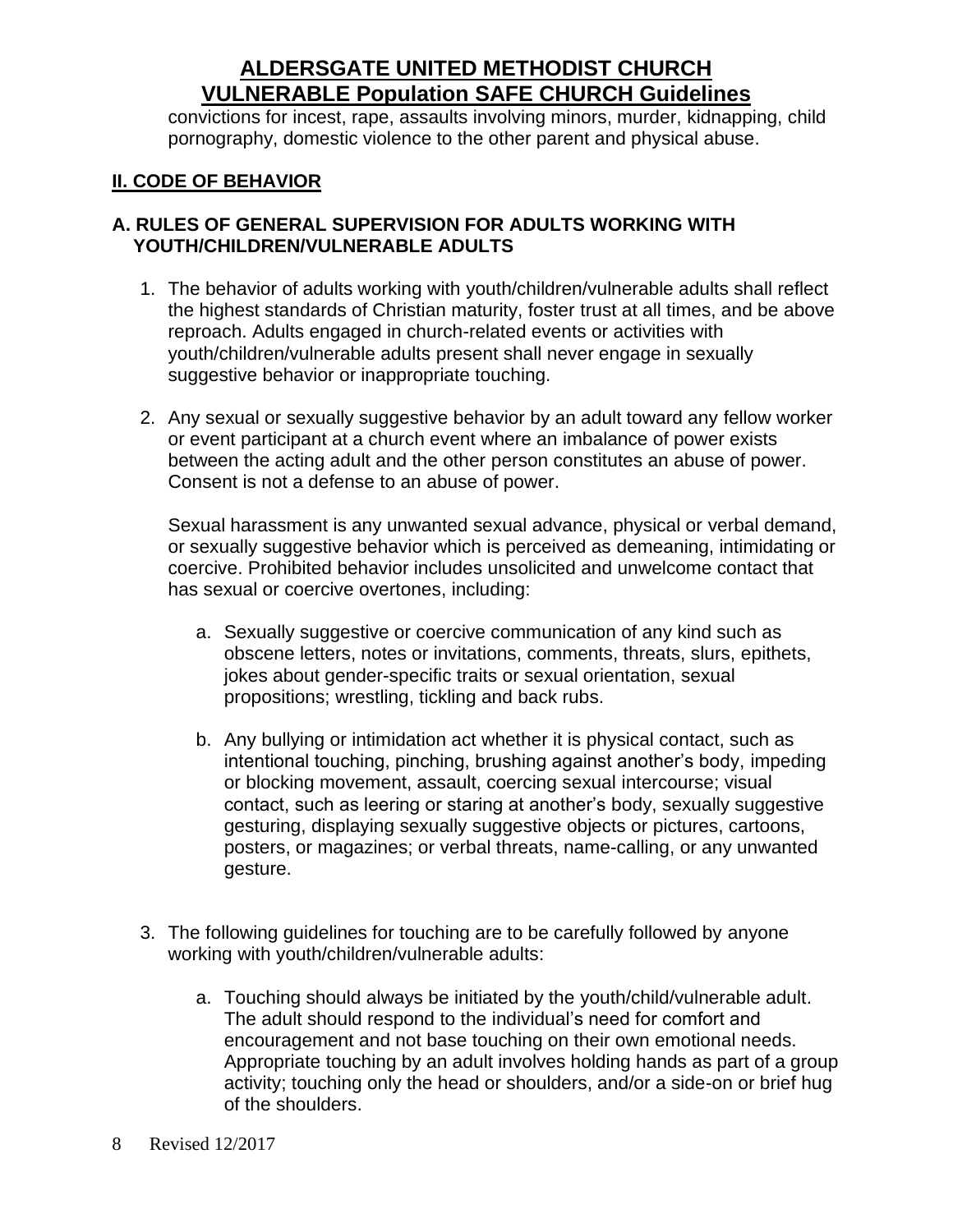- b. Touching between an adult and a youth/child/vulnerable adult shall only occur in the presence of other adults.
- c. A youth/child/vulnerable adult's preference not to be touched should be respected by adults and others. This includes youth to youth, child to child, and vulnerable adult to vulnerable adult.
- 4. Anytime an adult thinks that their own or another adult's behavior towards a youth/child/vulnerable adult, either touching or verbal, may have been perceived as inappropriate, that adult shall report the behavior to the leader in charge or the Policy Supervisor or Safety Advocate.
- 5. It is preferred that all interactions with children/youth/vulnerable adults occur in the presence of at least two supervising adults. If this is not possible, the supervising adult shall follow appropriate ratio and "one-on-one" guidelines. In classroom situations, the classroom door shall remain open and there shall be a roamer on premises.
- 6. All adults shall avoid being alone, one-on-one, with a youth/child/vulnerable adult unless parental permission has been given in writing previously. In cases where it is impossible to avoid direct, one-on-one interactions, the following guidelines shall be observed:
	- a. Private consultations with youth/children/vulnerable adults should be conducted within the sight/supervision of at least one other adult.
	- b. If a private consultation is being conducted in a classroom, there shall be a roamer on premises and the classroom door shall remain open.
	- c. When private consultation is needed between a youth/child/vulnerable adult and an adult, another adult shall be informed of the activity and of the location in which the activity is taking place. The monitoring adult shall strive to ensure that the consultation takes place in a public space within sight of others but not necessarily within hearing range.
	- d. All adults shall avoid one-on-one driving situations with children/youth/vulnerable adults, unless parental permission has been given in writing previously
- 7. Adults shall respect the privacy of youth/children/vulnerable adults when changing clothing or showering to the extent safety allows. Adults shall not be nude in front of children/youth/vulnerable adults.
- 8. Youth/children/vulnerable adults shall be supervised at all times by at least one adult who is at least 18 years of age and at least four years older than the oldest youth/child/vulnerable adult who is attending the event as a participant.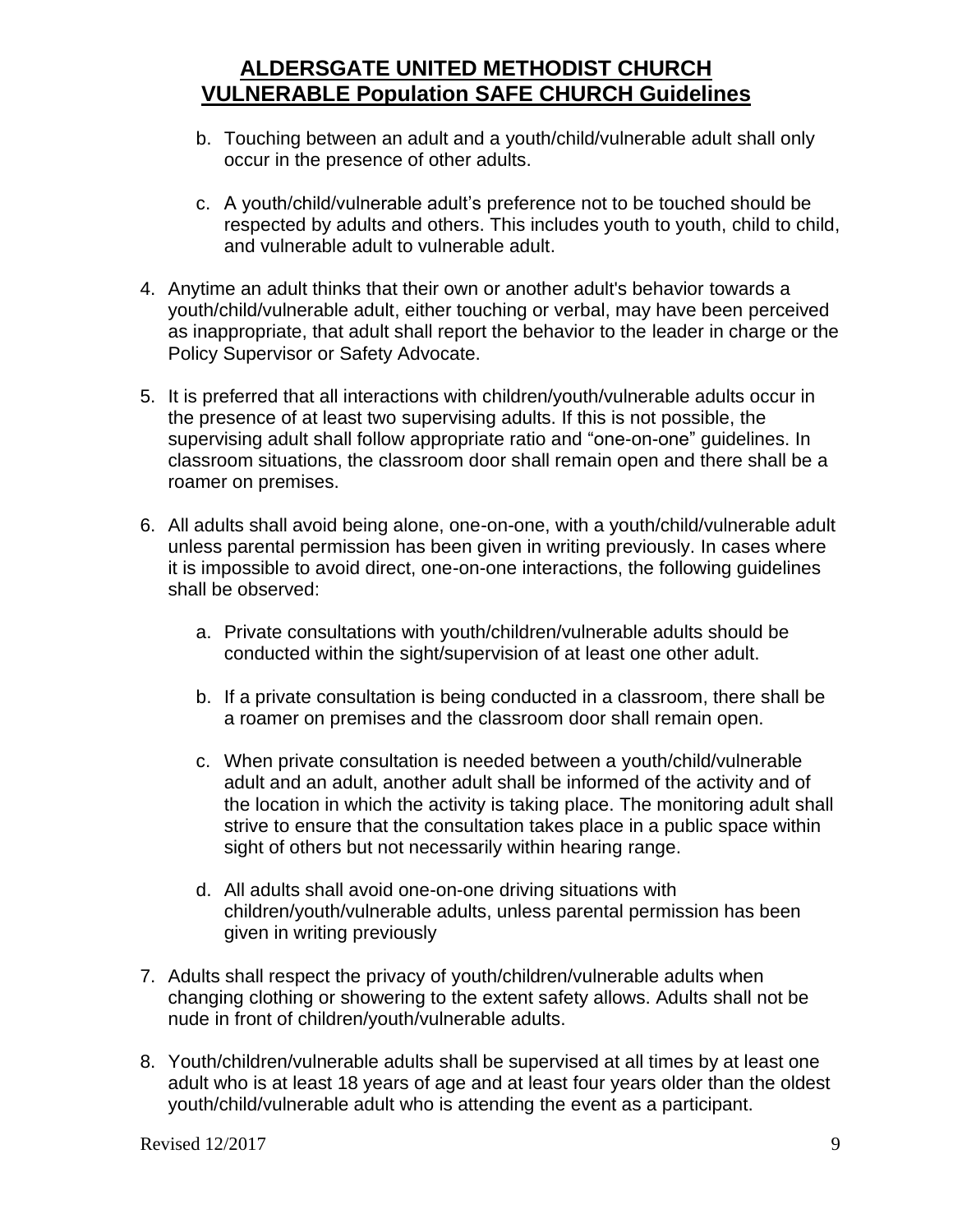- 9. When only two adults are required for supervision, the second adult shall not be related, i.e., a spouse, parent, sibling, or child to the first adult.
- 10.For children under the age of three, there shall be one adult for every four children. For children ages three -  $5<sup>th</sup>$  grade, there shall be one adult for every six children.
- *11.There shall be one adult for every ten youth with middle school events and one adult for every twelve youth with high school events. For combined middle - high school events, middle school ratios will be maintained.*
- 12. For events involving vulnerable adults, there shall be one adult for every nine vulnerable adults.
- 13.At an event where middle schoolers are present at least 50% of adults shall be at least 21 or older.
- 14.Anyone not registered for an registration only event or activity is required to check in and out with the event director.
- 15.There shall be absolutely no smoking, no drinking of alcohol, use of marijuana, use of illegal drugs, or illicit drugs at or during any church-related activities or events. Any drinking of alcohol or use of illicit or illegal drugs will lead to immediate suspension and removal from the event.
- 16.Possession of firearms is forbidden.
- 17.All adults working with youth/children/vulnerable adults shall abide by all laws and regulations applicable to the location of the event.

### **B. YOUTH/CHILD/VULNERABLE ADULT BEHAVIOR**

Prior to any overnight or longer activity or event, youth/children/vulnerable adults shall be required to sign and then abide by a covenant defining appropriate behavior.

### **III. RESPONSES TO CODE INFRACTIONS AT AN ACTIVITY OR EVENT**

### **A. RESPONDING TO BEHAVIORS THAT HINDER OUR MISSION**

In addition to the behaviors that are described above, there are other behaviors that may hinder the mission and purpose of our church or church group. Examples of these incidents include a chaperone that continually undermines program objectives or an event planner who neglects staff training or health and safety concerns, etc. When serious concerns arise: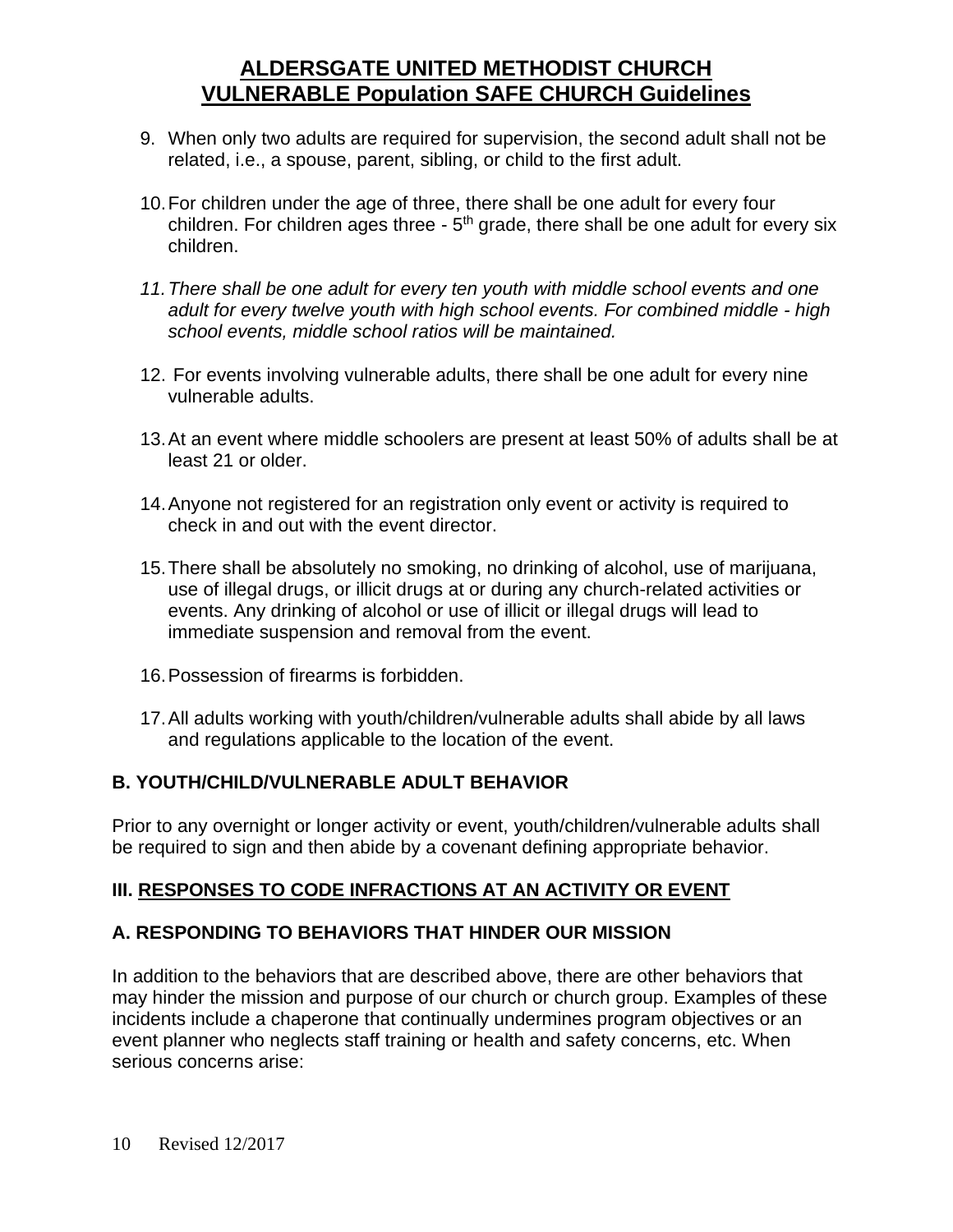- 1. The event coordinator or leader shall encourage the person raising the concern to talk directly with the person whose behavior is considered detrimental.
- 2. If the person raising the concern is unwilling or unable to talk directly on their own with the person in question or if the initial conversation is unproductive, then the event coordinator or leader shall meet with the two individuals to seek resolution.
- 3. If a mutually agreed-upon resolution is not possible, then the event coordinator/leader shall have the authority to prescribe a resolution.
- 4. Anonymous complaints or evaluations shall be considered unverifiable, and, therefore, will have no foundation for being officially addressed.
- 5. Persons whose behavior hinders the mission and goals of the ministry or whose negative behavior is repetitive, may face review of their participation in leadership for that behavior by the person or group to whom they are accountable.
- 6. If the person who is perceived to be hindering the mission is the event coordinator/leader then the person who is raising the concern may report to the Policy Supervisor, pastor, Staff Parish Relations Committee, or person assigned to oversee this leader.
- 7. The church has the obligation to inform the Annual Conference of all persons whose behavior they deem to be inappropriate for working with youth/children/vulnerable adults. The Conference shall maintain a list of these people in conjunction with the State Patrol forms. The purpose of this list is to screen those who are requesting to work with youth/children/vulnerable adults. The church or Conference is not under obligation to report the reason for placement on the list with anyone other than the accused.

### **B. RESPONDING TO INCIDENTS INVOLVING PHYSICAL ACCIDENTS**

- 1. The person who witnesses the accident shall share this information with the first aid staff or leader at the event or activity. The first aid staff shall in turn fill out the Accident Report Form, report the incident to the key leaders of the event, and notify the parents of the incident if this is deemed necessary by the first aid staff or leader.
- 2. The first aid staff and/or the event coordinator/leader is responsible for carefully documenting all aspects of the incident using the Accident/Injury Report form. This report shall be recorded in the log and forwarded immediately to the Policy Supervisor of the church or staff person assigned to oversee this group.
- 3. The first aid staff and/or the event coordinator/leader is responsible for carefully documenting all aspects of the incident.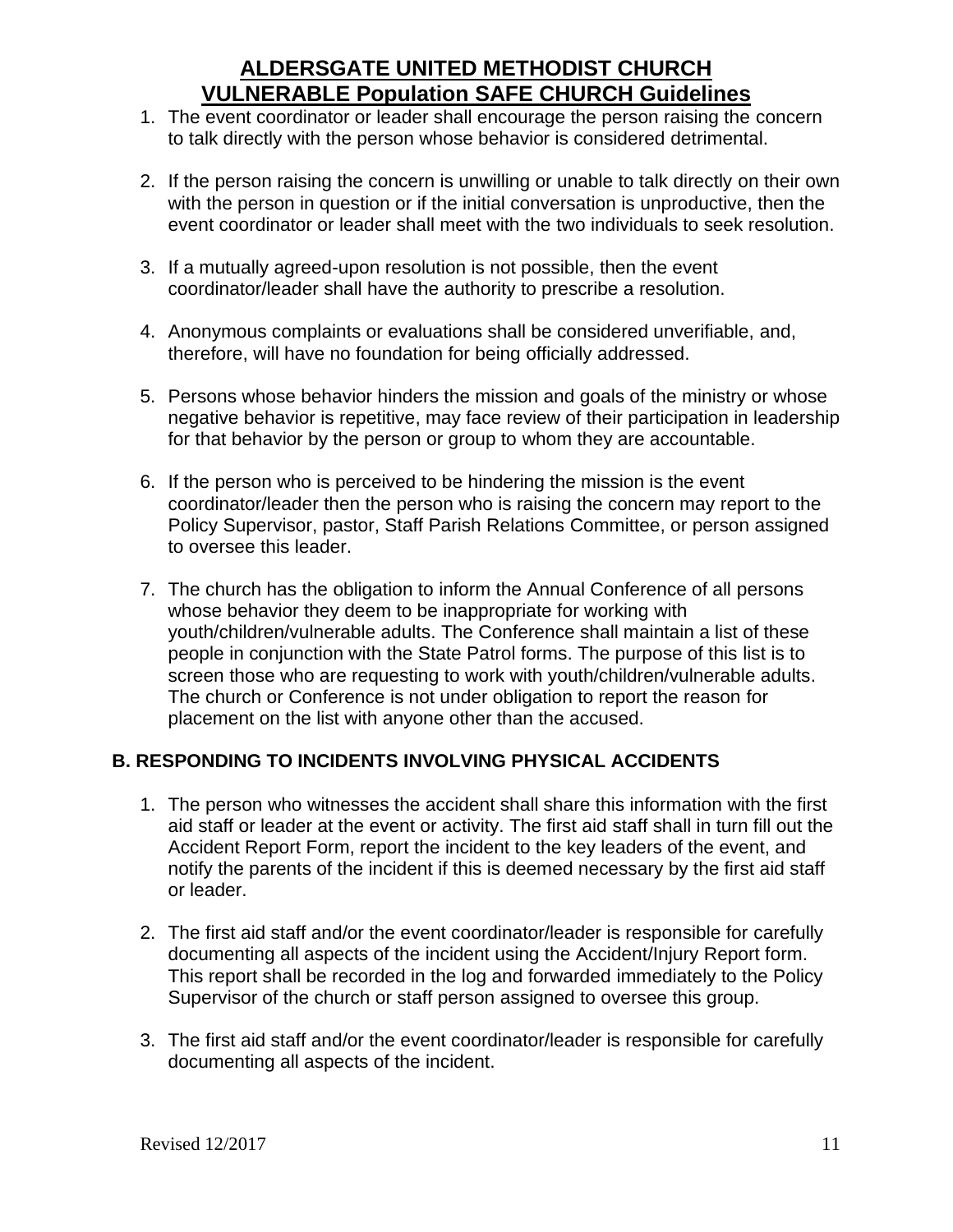4. The event coordinator/leader shall make contacts as needed with the Conference insurance company and the pastor(s) of the church. This coordinator shall also determine whether there is need for an investigation or additional follow-up.

### **C. REPORTING ABUSE AND NEGLECT IN THE CHURCH**

Staff and volunteers at Aldersgate United Methodist Church, through interactions with children, youth, or vulnerable adults, may find themselves in a position to witness or to discover incidents of actual or suspected abuse and/or neglect. Child Protective Services (CPS) and Adult Protective Services (APS) of the Washington State Department of Social and Health Service are the agencies charged by law to investigate abuse or neglect allegations, in concert with law enforcement agencies if necessary. Suspicions of abuse or neglect of children, youth, or other vulnerable adults MUST be reported to the Policy Supervisor and/or event coordinator. If you encounter situations that lead you to suspect that abuse or neglect may have occurred, report it immediately. DO NOT investigate on your own; leave that to the professionals who are trained and authorized to conduct such investigations.

At Aldersgate United Methodist Church, the Policy Supervisor and/or event coordinator are the persons to whom reports should be made. These persons shall report allegations or statements immediately to CPS, APS, or law enforcement agencies as appropriate. Legally, clergy are not required to report actual or suspected abuse, but by conscience should choose to do so. Clergy should explain to others who have approached them with reports whether or not they are going to report the incident.

Reports made under these procedures will be kept confidential BY ALL PARTIES and will not be released to any party other than proper law enforcement authorities. Records will be maintained in confidential files. Pastors, church staff, District Superintendent, and Bishop will maintain confidentiality of records.

### **D. RESPONDING TO ALLEGATIONS OF ABUSE**

- 1. All reports of abuse shall be treated with utmost seriousness and confidentiality.
- 2. The highest priority shall be placed on securing the safety of the victim. In no case shall the accused be confronted until the safety of the victim is secured.
- 3. The person who receives the report of abuse shall immediately share this information with the event coordinator/leader unless the person suspected of abuse is the event leader, then the report should be made to the Policy Supervisor, pastor, or the authorities. The event coordinator/leader or Policy Supervisor is responsible for completing the Alleged Abuse Report Form and for reporting the incident to the key leaders of the event or pastor or authorities.
- 4. The Policy Supervisor (Director of Children, Youth and Family Ministry) shall be responsible for carefully documenting all aspects of the incident using the Report of Suspected Incident of Abuse. This report shall be forwarded immediately to the pastor.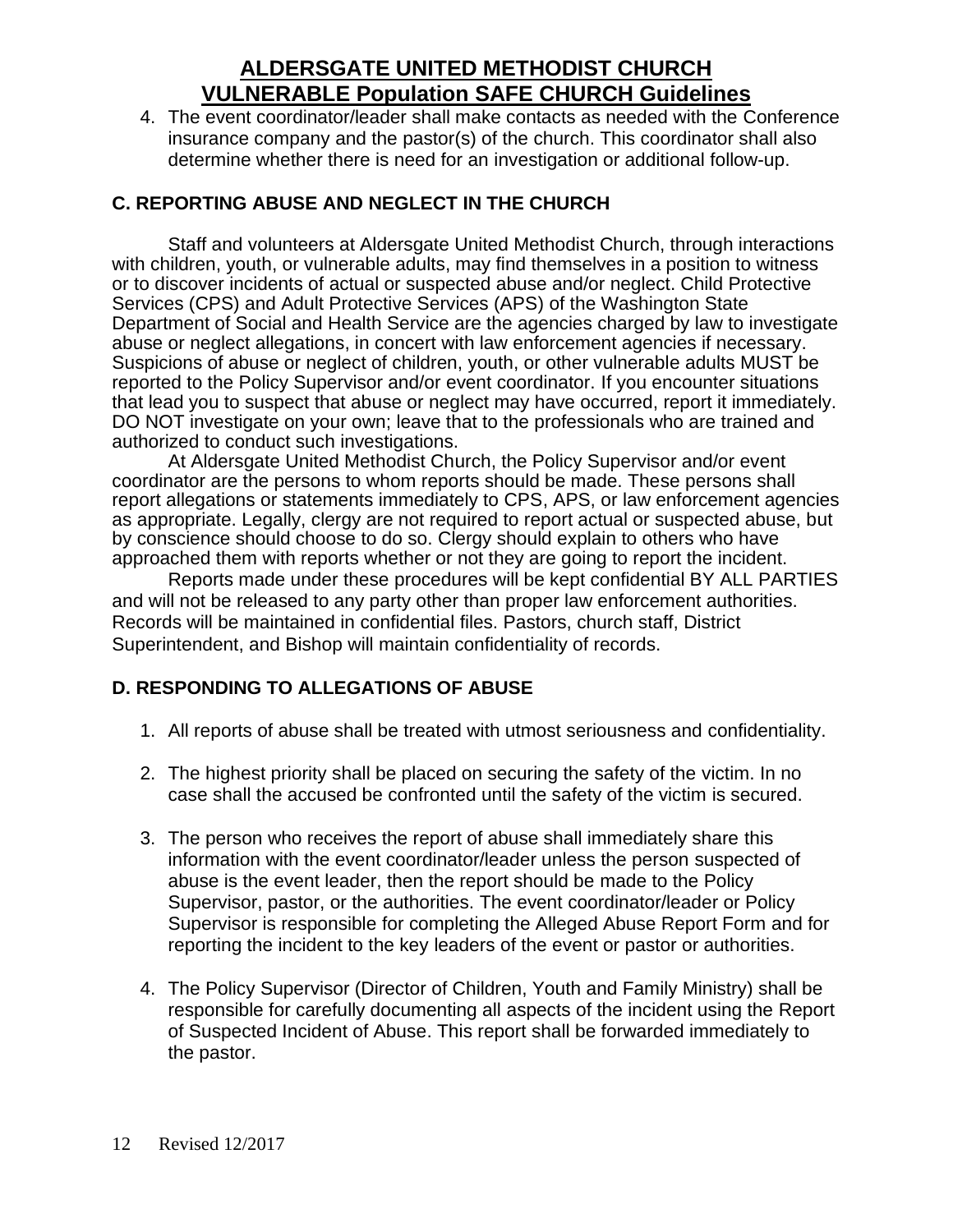- 5. The person who first hears the allegation of abuse, in partnership with the Policy Supervisor (Pastor), is responsible for reporting to the Child Protective Services or to the appropriate law enforcement agency.
- 6. The Policy Supervisor (Director of Children, Youth and Family Ministry) shall notify the parents when and if it is clear that it is safe to do so.
- 7. Any volunteer or hired staff person accused of abuse shall be immediately relieved of duties related to this or any other church event involving youth/children/vulnerable adults and be isolated from further contact with participants, guests and others who may be negatively impacted by the individual's presence until the review process is completed. The individual accused of abuse may not return to these type of duties until the Policy Supervisor has completed a review. This applies whether or not the alleged act of abuse occurred during a church-related event.
- 8. Whether or not the alleged act occurred during a church-related event, the leader and Policy Supervisor and/or Safety Advocate shall jointly review the incident to determine whether any additional actions are required. They shall also report the incident to appropriate parties (i.e., civil authorities, the Conference insurance company, etc.). All information concerning the incident shall be held in strict confidence by all parties involved.
- 9. If the incident is put under investigation by appropriate civil authorities, the investigation shall be monitored by the Policy Supervisor (CLT Chairperson) and church officials until there is an outcome. All investigating will be the responsibility of civil authorities.
- 10.If there is no civil investigation or once the investigation by civil authorities is completed, the Policy Supervisor (CLT Chairperson) and/or leaders shall jointly review the incident to determine whether any further actions are needed.
- 11.The Policy Supervisor (CLT Chairperson) is responsible for contacting the accused and informing the accused of the nature of the process. The purpose of this meeting is not to interrogate the accused but to discuss the accusation. During meetings with the accused, one other mutually agreed-upon witness shall be present (e.g., a local pastor, district superintendent, the other coordinator, etc.).
- 12.After conducting a thorough review, the Policy Supervisor (CLT Chairperson) shall report the findings to the accused. If it is determined that the person has committed an act of abuse, the final goal of this process is to establish a future covenant with the offender that regulates his or her behavior at all levels of involvement with the church. This covenant shall include both an agreed-upon record of what offending actions were committed and agreed-upon solutions about what should be done in the future.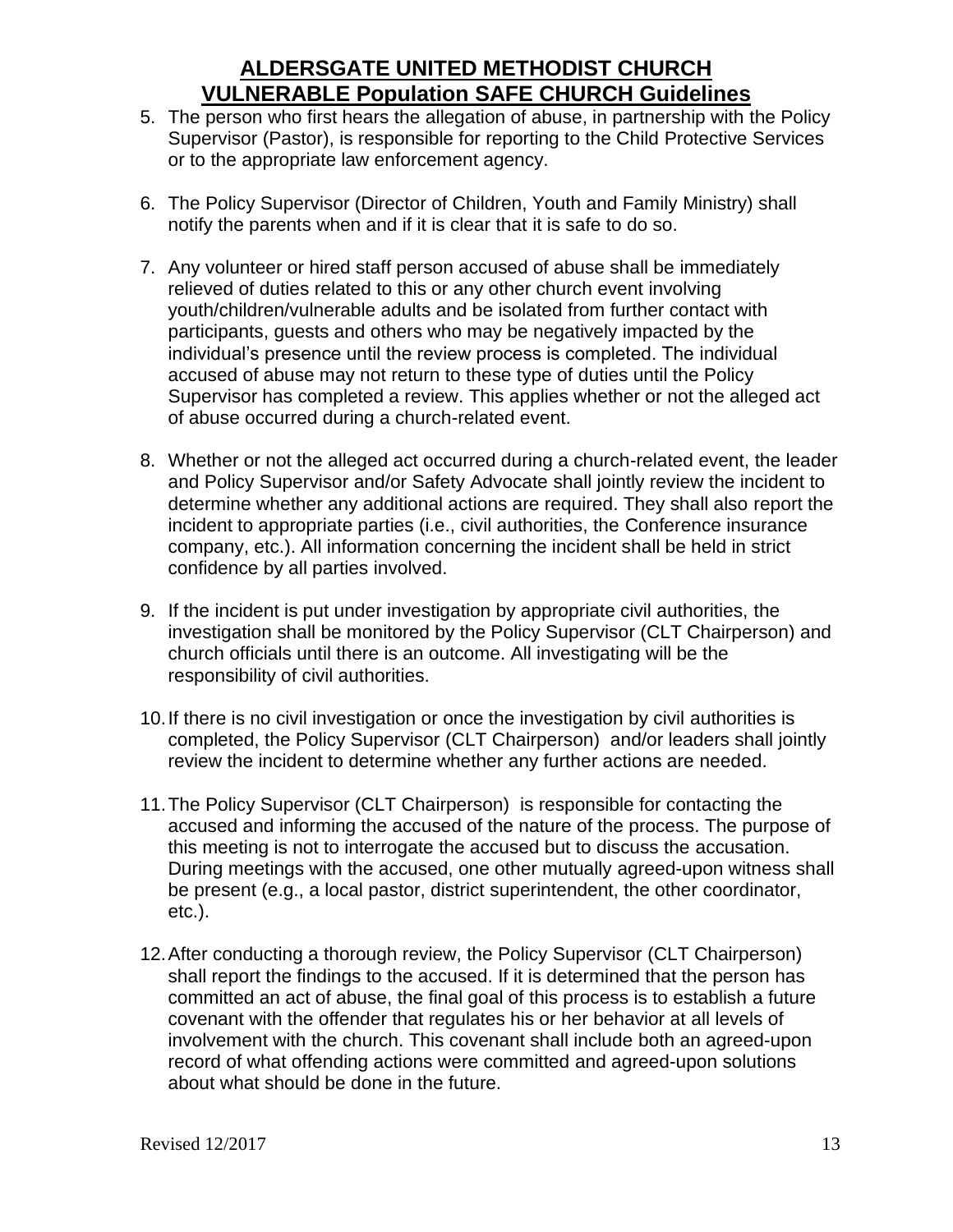- 13.If no covenant is established, the accused shall remain removed from working with youth/children/vulnerable adults in the church until mediation is complete.
- 14.If no covenant is established, the accused may pick one mediator, and the Policy Supervisor (CLT Chairperson) another mediator. These two mediators will then pick a third mediator, and these three people, combined with the accused and the Policy Supervisor, will come to a decision. The mutually-agreed upon mediator will serve as the facilitator for this group.
- 15.The covenant that governs participation in church-related youth/children/vulnerable adults events shall clearly state that failure to abide by the provisions of the covenant process shall result in permanent removal from working with youth/children/vulnerable adults in the church.
- 16.All documentation relating to the incident shall be confidentially filed in the Policy Supervisor's (Office Manager) locked files.
- 17.A list shall be maintained in conjunction with the State Patrol forms at the church and Conference office of those who may not participate in related events involving youth/children/vulnerable adults. The purpose of this list is to screen those who are requesting to work with youth/children/vulnerable adults. The church or Conference is not under obligation to report the reason for placement on the list with anyone other than the accused.
- 18.If a person is under some form of removal due to violation of any of these policies/guidelines and fails to report the same to a local church when initiating a desire to work with youth/children/vulnerable adults, that person shall be permanently removed from working with youth/children/vulnerable adults at all UMC events.
- 19.The church's obligations to respond to allegations of abuse go beyond the State's requirements. As Christians, we must also be prepared to respond to others:
	- Faithful response to the survivor take the allegations very seriously, respect the survivor's privacy, provide sympathetic concern, no blaming the survivor, absolutely no implication that the survivor was in any way responsible for causing the abuse.
	- Faithful response to the Annual Conference notify PNW Conference authorities (District Superintendent, Bishop) as soon as allegations are received; keep them aware of congregation's actions; notify insurance agent.
	- Faithful response to the media one person must be designated as spokesperson in advance and have a well-thought out, previously written out response.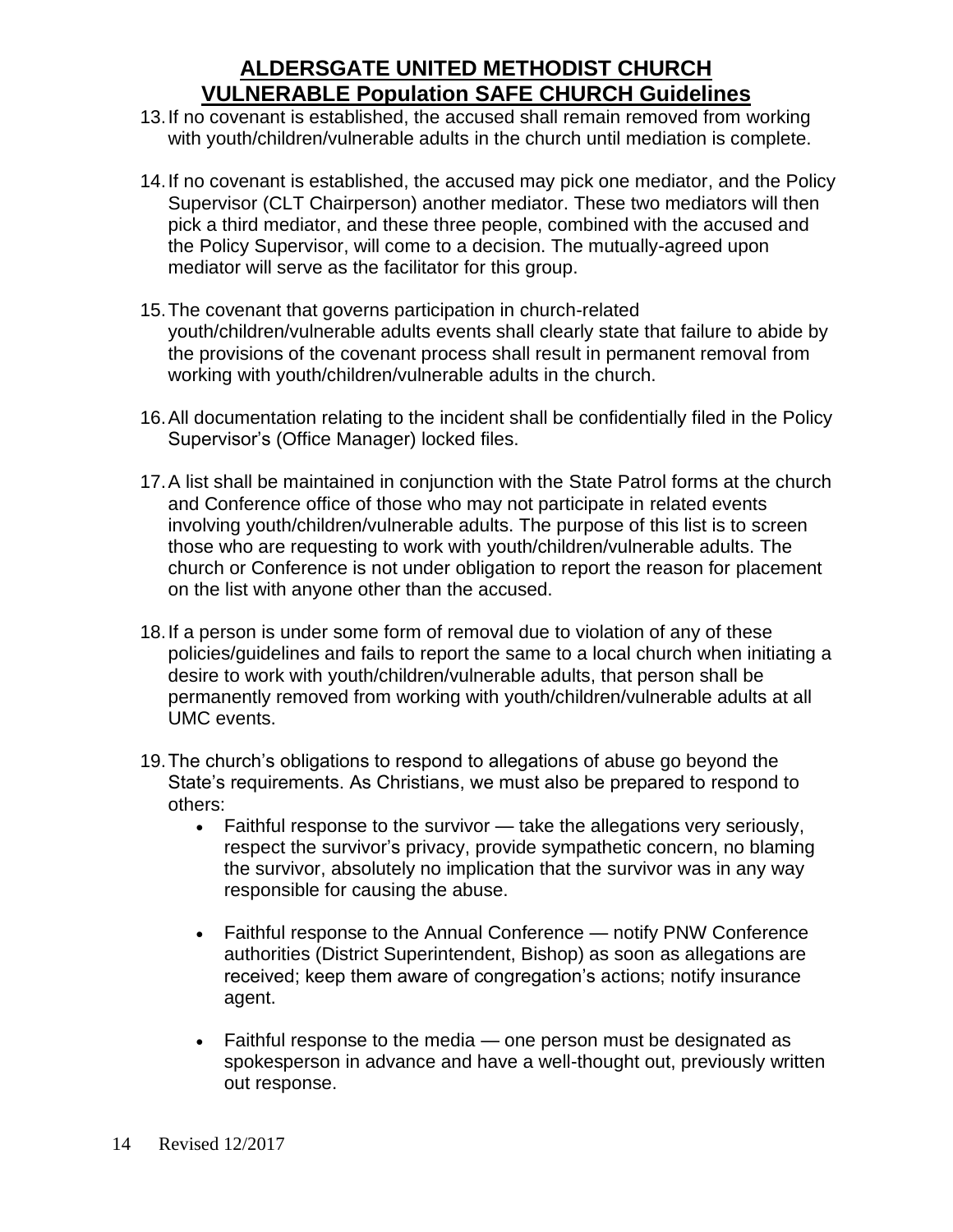• Faithful response to the accused abuser — acknowledge that the person is of sacred worth. Remove *accused* abuser from position as a worker with youth/children/vulnerable adults until allegations are fully investigated and resolved.

### **E. RESPONDING TO ILLEGAL BEHAVIOR**

Any volunteer or hired staff person accused of felonious activity shall be immediately relieved of duties related to this or any other church-sponsored event and shall be isolated from further contact with participants, guests and others who may be negatively impacted by the individual's presence until the review process is completed. If the felonious activity was not committed during a church-related event, then the Policy Supervisor along with the pastor or leader shall have discretion as to whether immediate or remedial action is required following the same procedures as listed above.

(see III.C.1-19). The individual accused of felonious activity may not return to duties until the church leadership has completed a review.

### **IV. CRISIS COMMUNICATION**

- 1. A copy of this policy shall be kept on file with clergy, program staff persons, and the official designated spokesperson and an alternative chosen by the CLT.
- 2. The District Superintendent and Bishop shall be informed of all investigations or allegations of abuse.
- 3. The official designated spokesperson for the church should be a person who can speak calmly and thoughtfully in the glare of publicity; the person should answer questions honestly without adding extra or unnecessary information. They should be given permission to answer questions by saying, "I or we don't know at this time." NO ONE but the spokesperson is authorized to speak on behalf of the congregation. Spokesperson must be prepared to state the church's policy for the prevention of child abuse, the church's concern for the safety of the survivor and all children, and the procedures the church has followed to reduce the risk of abuse. The spokesperson will have a prepared statement or written notes and not speak extemporaneously. The spokesperson will never make any statement indicating that the church does not take the allegation seriously or in any way blame the survivor.